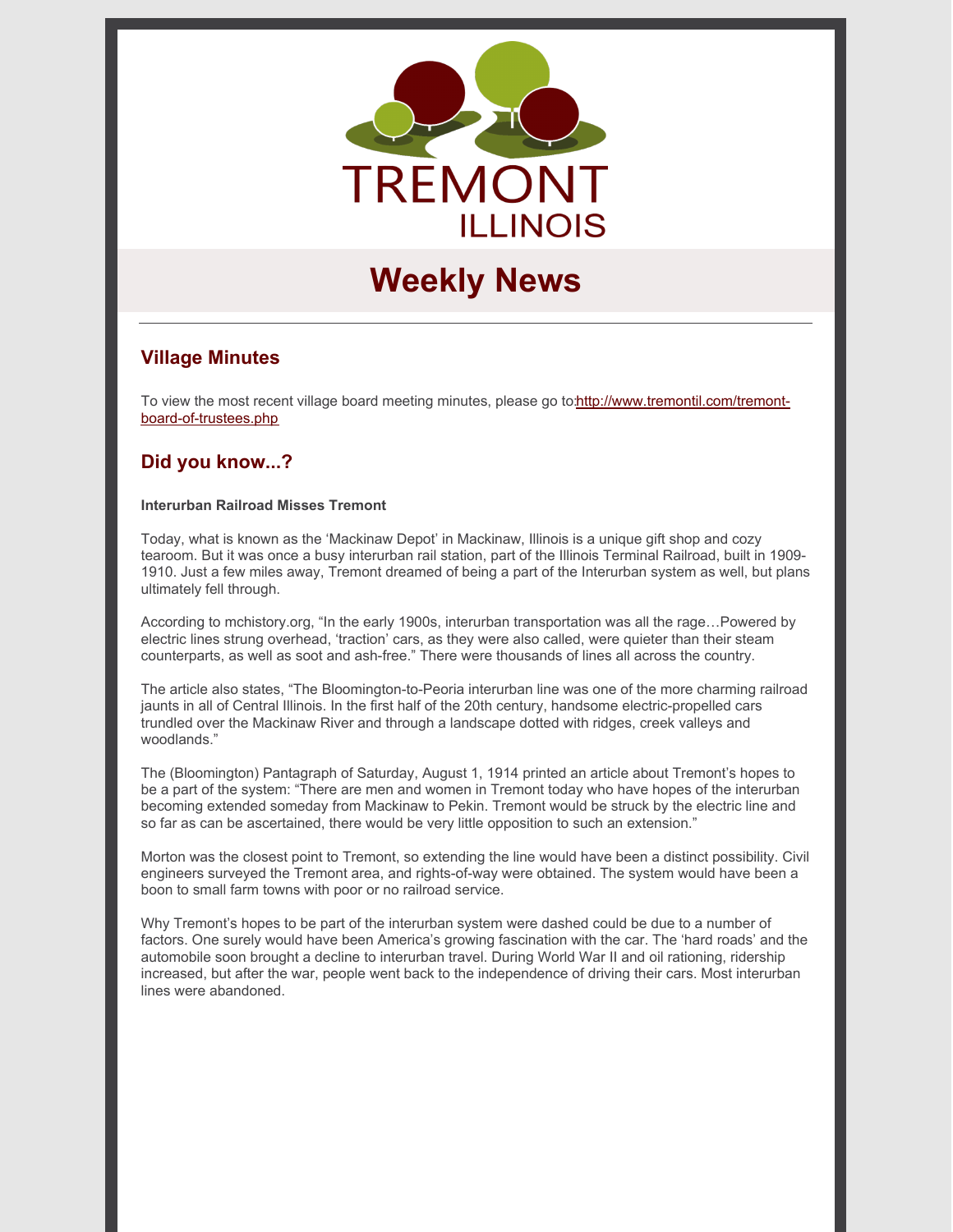

interurban about six or seven miles. Morton is the closest point on the line of the Illinois Traction System. There are men and women in Tremont today who have hopes of the interurban b

ing extended some day from Mackiing extended some day from Mackistaw to Pekin. Tremont would be struck by the electric line and so far as can be ascertained, there would be very little opposition to such an ex-

tension.<br>
Some time ago civil engineers in the employ of the McKinley lines, sur-<br>
even thru Trefloot, and the right of<br>
veyed thru Trefloot, and the right of<br>
way was secured with little trouble. A<br>
line from MacKinaw to

today. Electric lights many be run do day and night in Tremont, but the transmission lines are strung for nearly seven miles to reach the inter-

be named if the interurban were put<br>thru and the majority of Tremont<br>people look forward to such an im-<br>provement with keen anticipation.

#### A Good Waer Syste

A Good Waer System.<br>
-Tremont is now enjoying a good water works system, the present plant having been installed about two years<br>
ago. Previous to that time, for a period of two years, there was no water system of two pear

of two years, there was no water system in operation, the old plant, in service for years, having been worn out.<br>This old system was owned by a company of Tremont men and conducted for years by them. But the water mains we years.



# **Early Childhood Screening**

Tremont School District #702 will be holding an Early Childhood Screening on Thursday, February 3, 2022. All children ages 0-5 living in District #702 are eligible.

This is not a Turk Center or Kindergarten Screening. The purpose is to screen developmental levels in motor skills, general knowledge, social skills, and speech/language skills in order to assess the need for special education services. Further evaluation may be recommended.

If you have concerns in the areas listed or would like reassurance that your child is progressing well, you can call and make an appointment. Contact Lisa Miller at 309-925-3461 Ext. 1016.



### **Tremont District Library**

**Tremont District Library is hiring:** Cataloging Library Assistant (Part-time) Visit our [website](https://tremontlibrary.com/hiring/) for more information.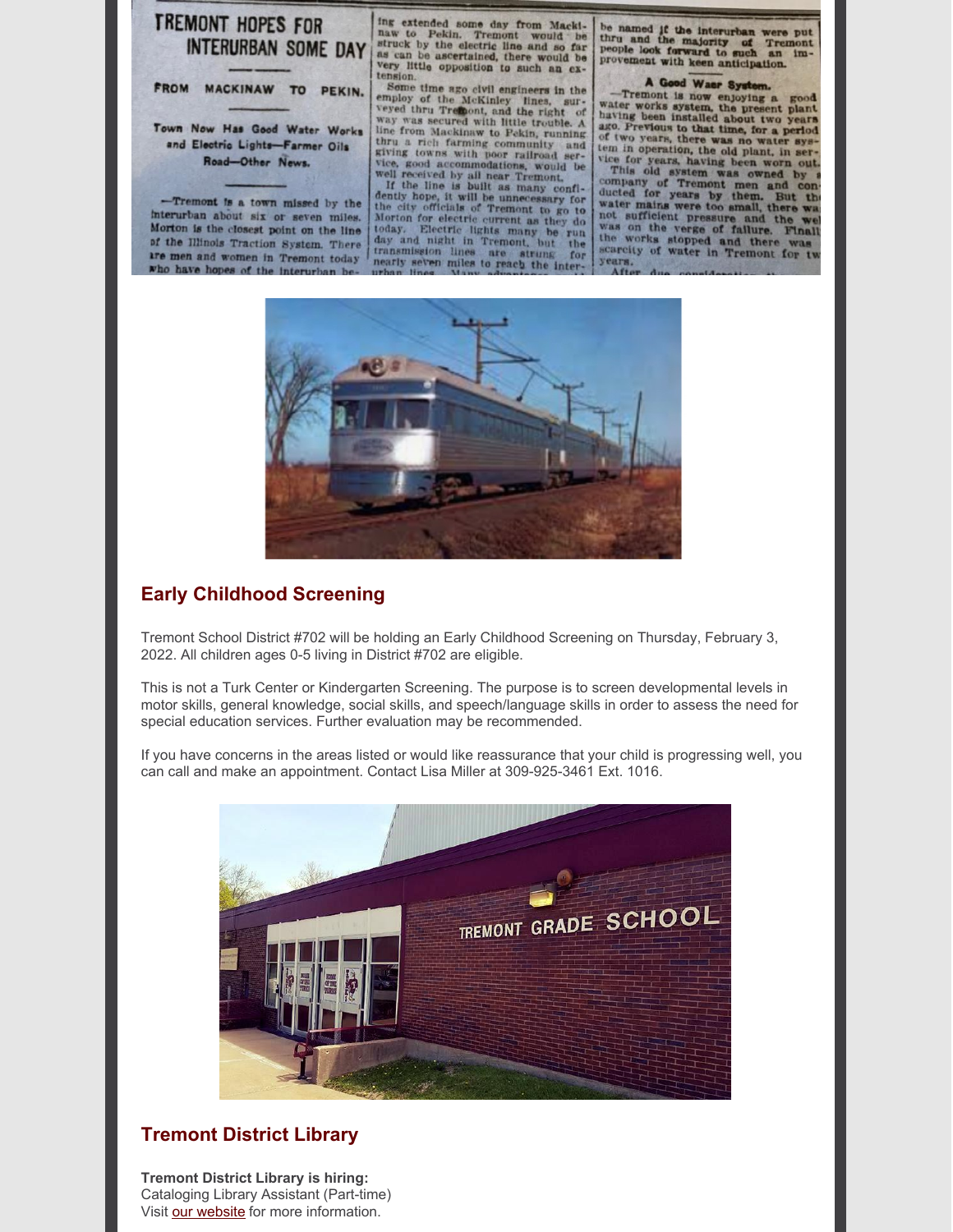#### **Story Hour**

Thursday, January 27th, 10:30am Ages 3-6

Story Hour is held on the second and fourth Thursdays of each month from 10:30-11:15am. No registration is required, so join us whichever days you'd like!

Miss Maddie reads stories, sings songs and rhymes, and does activities that all encourage early literacy and improves socialization skills in the youngest of library patrons. Wiggles are welcome! Make Story Hour a step you take in preparing your child for life-long learning.

#### **Chapter One: Monthly Read-Alouds**

Tuesday January 25th, 3:30pm

Ages 8-12, no registration required.

Each month at our Chapter One meeting, participants can enjoy quiet activities while listening to the first few chapters of a new book. If you like what you hear and want to finish the story yourself, extra copies will be available to check out! You aren't required to be at every meeting, just attend what months sound good to you!

Upcoming reads:

- January 25th Escape From Mr. Lemoncello's Library by Chris Grabenstein
- February 22nd Crenshaw by Katherine Applegate
- March 22nd Charlotte's Web by E.B. White

#### **Baby & Me**

Wednesday mornings, 10:30am

New and experienced parents are invited to join Miss Nicole on Wednesday mornings for a parent/baby support group. Meet other parents in the area, make friends, enjoy new toys, lots of books, and a must: free coffee.

The focus of this group is parents and young children ages 0-3, but other siblings are always welcome! No registration required, drop in whenever works best for you.

#### **Minecraft Day**

Saturday, January 29, 10:00-12:30pm

Kids ages 7+ are invited to bring your own device and connect to our library Realm<sup>\*</sup>. First-time participants and their parents will need to sign a Code of Conduct before joining. Come and join the fun!! \*Devices that work include PC's, Apple Devices, Nintendo Switch (Nintendo Online Subscription REQUIRED), and a few other handheld devices. Ask Miss Lizzi ahead of time for help if you're unsure of your device. Our server can host up to 10 players. If there are more participants, we will switch on and off who is on the server.

### **2022 Little Dribblers Basketball Program**

Little Dribblers is our recreation basketball program for boys and girls between the ages of Kindergarten – 3rd Grade. The program focuses on the basic skills including dribbling, passing, shooting, and scrimmaging at the end of the season.

Registration is now open online and at the Park District Office. **Dates**: February 12 – March 12 (Saturdays) **Where**: South Gym at the Tremont High School **When** (boys and girls together):

- Kindergarten 1st grade 12:30-1:20PM
- 2nd  $-$  3rd grade 1:30 -2:30 PM

**Cost**: \$45.00 Participation Fee (includes participation shirt) **Program instructors**: Noelle Marron and Drew Gierich

Please Register Soon to assure enough time to order and receive the participation shirts.

[Click](https://tremontpark.recdesk.com/Community/Program/Detail?programId=1039) Here to register online.

### **Monday**

GB home vs Ridgeview - 5:30PM

MS Wrestling JV Meet home - 5:30PM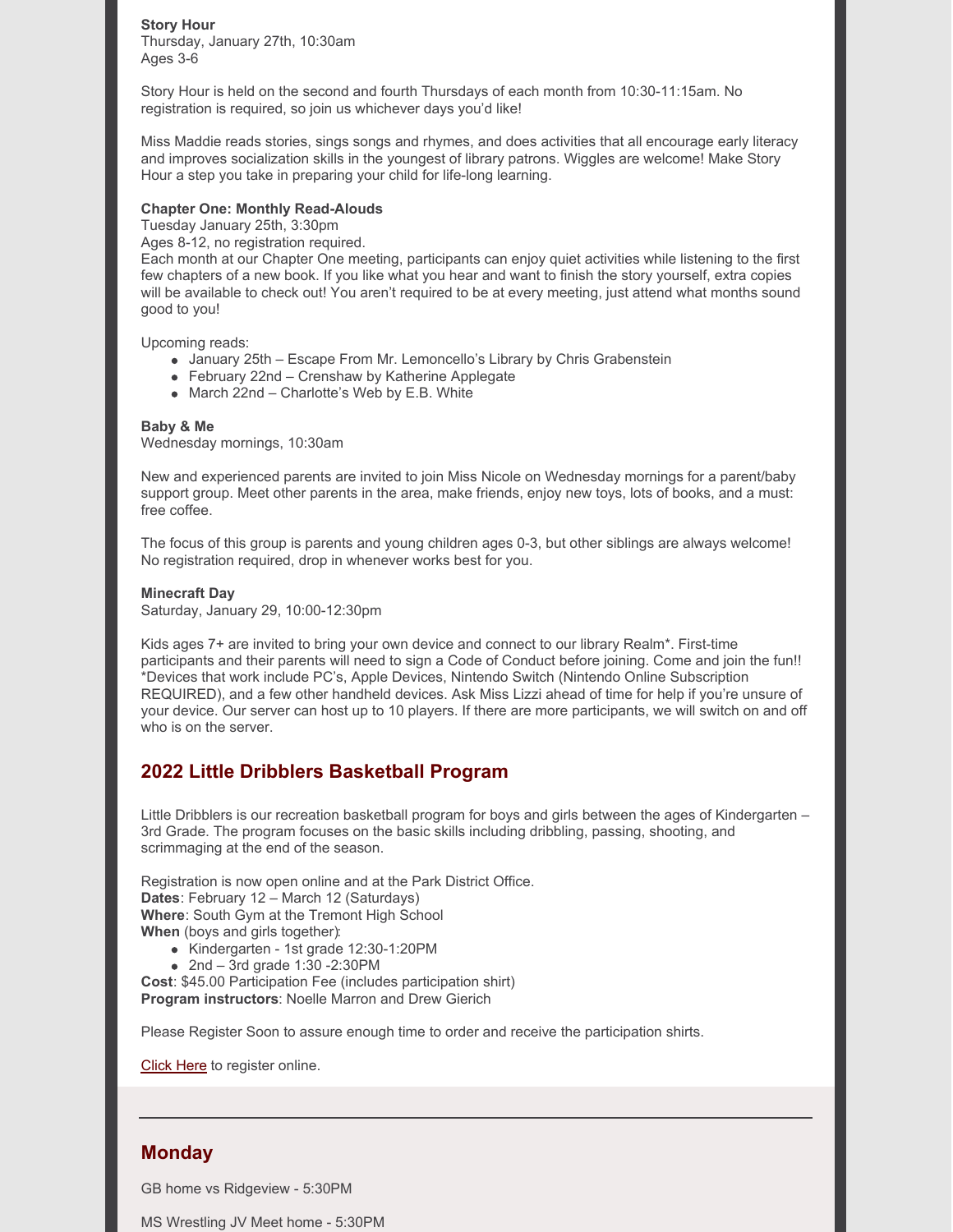Possible 7th Grade BB Regional at Buffalo

### **Tuesday**

MS VB at Washington Central - 4:15PM

BB home vs Fieldcrest - 5:30PM

### **Wednesday**

Boys Swimming at Richwoods - 4:30PM

Possible 7th Grade BB Regional at Buffalo

# **Thursday**

MS VB at Rankin - 4:00PM

HS Scholastic Bowl home - 4:30PM

GB home vs Fieldcrest - 5:30PM

# **Friday**

BB home vs Flanagan - 5:30PM

# **Saturday**

WR HOIC at LeRoy - 9:00AM

MS WR at Porta - 9:00AM

MS VB (8th) at Mackinaw - 9:00AM

Boys Swimming at Pekin - 10:00AM

### **Around Town**



Please send us your news stories and they will be included in upcoming emails. Deadline to include information is Friday, 6:00PM for the following Monday.